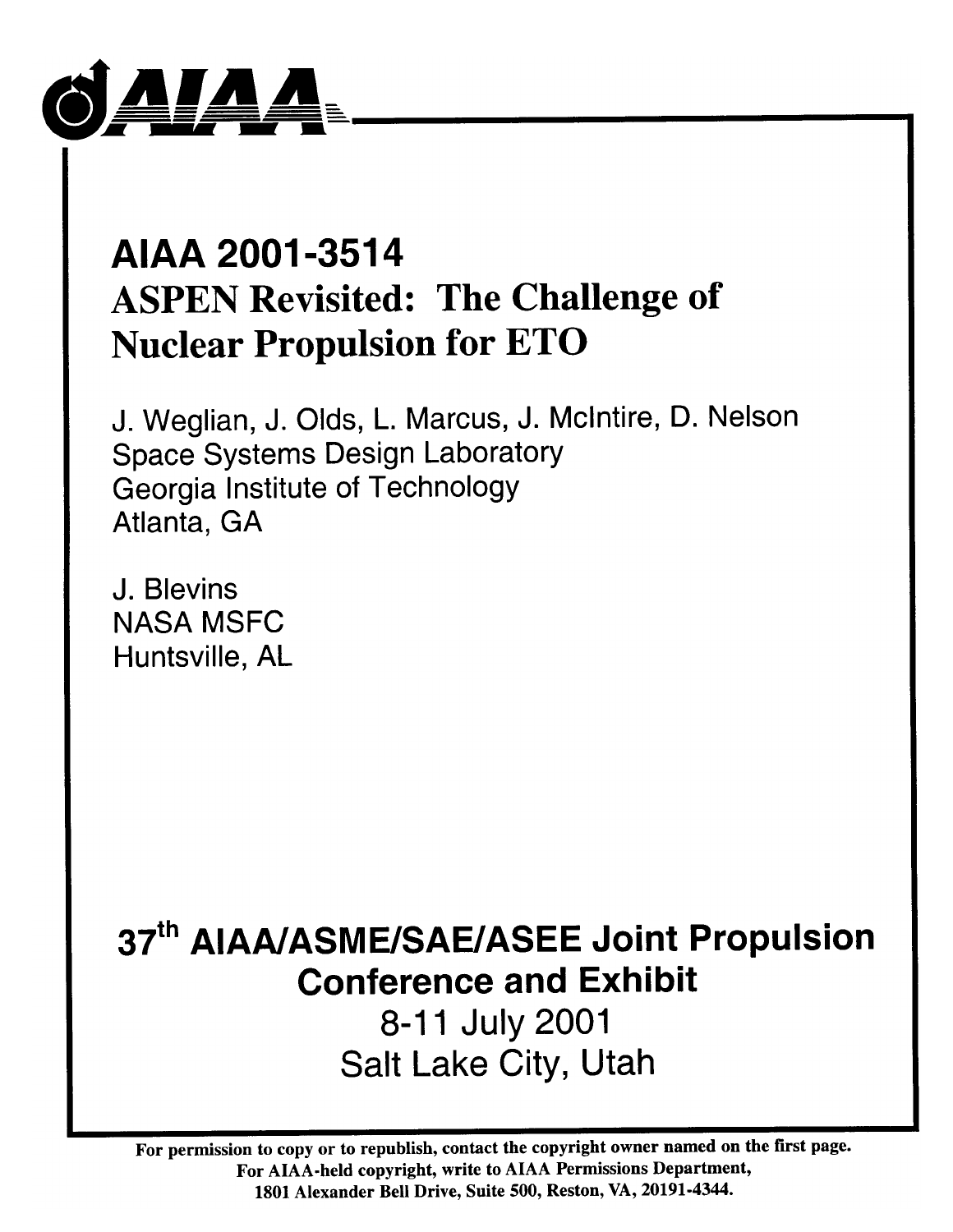## **ASPEN Revisited: The Challenge of Nuclear Propulsion for ETO**

John E. Weglian\*, John R. Olds†, Leland Marcus\*, James McIntire\*, Douglas Nelson‡ Space Systems Design Lab School of Aerospace Engineering Georgia Institute of Technology, Atlanta, GA, 30332-0150 (404) 894-7783 Fax: (404) 894-2760 John Blevins§ NASA MSFC Huntsville, AL 35812

(256) 544-3705 Fax: (256) 544-5926

#### **ABSTRACT**

ASPEN was a study conducted by Los Alamos National Labs in the early 1960's to examine the benefits of using a Nuclear Thermal Rocket (NTR) for Earth-to-Orbit (ETO) single-stage launch vehicle applications. Using the analysis methods and assumptions of the time, this formerly classified study showed that a significant performance potential might be derived from using NTR engines for the final acceleration phase to orbit (air-breathing engines were used to Mach 11). Given the increased NASA interest in low-cost reusable space transportation, the ASPEN concept has been revisited using contemporary design assumptions and conceptual analysis techniques.

The present analysis concludes with a more pessimistic view of NTR propulsion for ETO applications. Aerodynamic drag for the ASPEN configuration was found to be significantly more than that calculated in the original study. The resultant vehicle thrust-to-drag ratio is lower than necessary for high acceleration during the air-breathing acceleration phases. In addition, the NTR reactor power requirements are daunting. In most cases,

§ *- Aerospace Engineer, member AIAA*

Copyright © 2001 by John E. Weglian and John R. Olds. Published by the American Institute of Aeronautics and Astronautics, Inc. with permission.

reactor powers over 10 GW are required. Even with very aggressive assumptions (25% drag reduction and NTR thrust-to-weight ratio of 10 including shielding) a 500,000 lb gross weight ASPEN-like vehicle was found to only have a payload mass fraction of 1.6%. This is significantly less than the 6% to 15% payload mass fractions claimed in the original ASPEN study. Political issues aside, the engineering aspects for using NTR in an ETO system are extremely daunting and are not expected to be achievable in the foreseeable future.

#### **NOMENCLATURE**

| Ë,                         | <b>Nozzle Expansion Ratio</b>         |
|----------------------------|---------------------------------------|
| $A_{\scriptscriptstyle e}$ | Exit Area                             |
| APAS                       | Aerodynamic Preliminary Analysis      |
|                            | System                                |
| $c_{p}$                    | Specific Heat at Constant Pressure    |
| ETO                        | Earth to Orbit                        |
| GLOW                       | Gross Liftoff Weight                  |
| HABP                       | Hypersonic Arbitrary Body Program     |
| $I_{SP}$                   | Trajectory-Averaged<br>Propulsive     |
|                            | Specific impulse                      |
| $\overline{\mathrm{I}}^*$  | Equivalent Effective Specific Impulse |
|                            | (sec)                                 |
| $_{\rm ISP}$               | Specific Impulse (sec)                |
| LH2                        | Liquid Hydrogen                       |
| LOX                        | Liquid Oxygen                         |
| m                          | Mass Flow Rate                        |
| MR                         | Mass Ratio (initial mass/final mass)  |
| NTR                        | <b>Nuclear Thermal Rocket</b>         |
| $\boldsymbol{P}$           | <b>Reactor Power</b>                  |
| $P_a$                      | <b>Ambient Pressure</b>               |
| $P_e$                      | <b>Exit Pressure</b>                  |
|                            |                                       |

*<sup>\* -</sup> Graduate Research Assistant, School of Aerospace Engineering, Student member AIAA.*

<sup>†</sup>*- Assistant Professor, School of Aerospace Engineering, Senior member AIAA.*

<sup>‡</sup> *- Graduate Research Assistant, School of Aerospace Engineering, member AIAA.*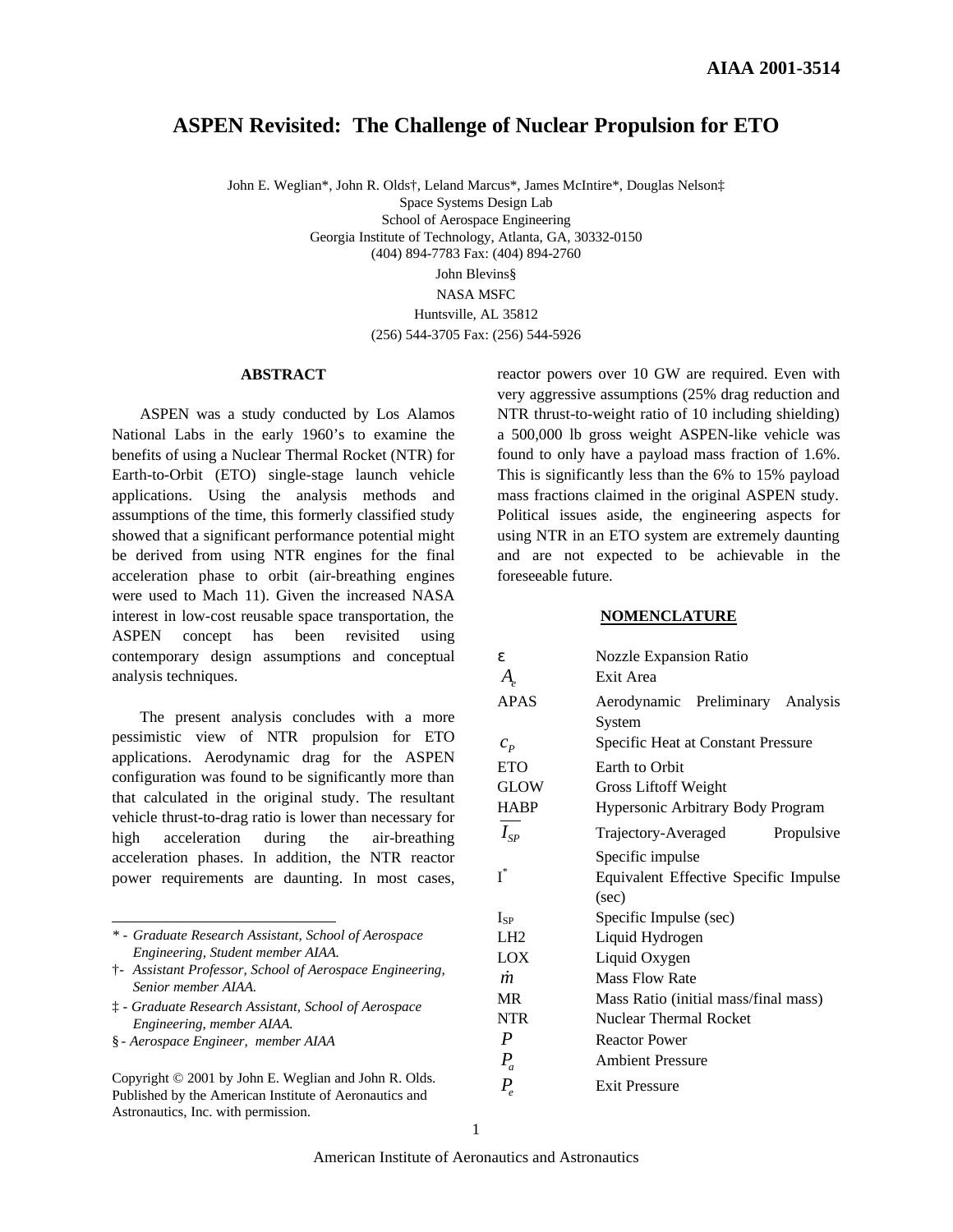| <b>POST</b>   | Program to Optimize<br>Simulated      |  |  |
|---------------|---------------------------------------|--|--|
|               | Trajectories                          |  |  |
| <b>RLV</b>    | Reusable Launch Vehicle               |  |  |
| SCCREAM       | Simulated Combined-Cycle<br>Rocket    |  |  |
|               | <b>Engine Analysis Module</b>         |  |  |
| <b>SSME</b>   | Space Shuttle Main Engine             |  |  |
| SSTO          | Single Stage to Orbit                 |  |  |
| T             | <b>Thrust</b>                         |  |  |
| $T_{in}$      | Reactor Inlet Temperature             |  |  |
| $T_{\rm out}$ | <b>Reactor Outlet Temperature</b>     |  |  |
| TRF           | <b>Technology Reduction Factor</b>    |  |  |
| T/W           | Thrust to Weight of Vehicle           |  |  |
| $T/W_{\rm e}$ | Thrust to Weight of Engine (including |  |  |
|               | shielding)                            |  |  |
| <b>UDP</b>    | <b>Unified Distributed Panel</b>      |  |  |
| $v_e$         | <b>Exit Velocity</b>                  |  |  |
| WBS           | Weight Breakdown Structure            |  |  |

#### **INTRODUCTION**

Single-stage-to-orbit (SSTO) reusable launch vehicles (RLVs) are desirable for their potential to achieve low cost operations, reduced turnaround times, and reduced procurement costs. However, SSTO vehicles require a very high propellant mass fraction to reach orbit. SSTO RLVs powered by LOX/LH2 chemical rockets might require propellant mass fractions on the order of 87% - 90% (hydrocarbon fueled rockets will be even higher). The remaining mass must be split between inert mass (structure, engines, thermal protections, subsystems, gear) and the payload. For an SSTO RLV powered by chemical rockets, payload mass fractions on the order of only 1% - 2% are typical.

If a high specific impulse, high thrust engine like a Nuclear Thermal Rocket can be used instead of a traditional chemical propulsion system, the theoretical gains can be dramatic. Figure 1 shows the improvement in propellant mass fraction with increasing I<sub>sp</sub> according to the well-known Rocket Equation for a constant V. For a total  $\Delta V$  of 30,000 ft/sec, if the  $I_{SP}$  of the engine can be improved from 450 sec to 1000 sec, the propellant mass fraction improves from 0.874 to 0.606. This means that an additional 27% of the grow liftoff weight would be available for structural and payload mass.

While this simplified analysis highlights the potential of a high I<sub>sp</sub> launch system and provides the motivation for the current study, a true multidisciplinary conceptual analysis is required to fully determine the overall effects of introducing an advanced propulsion system. In the case of an NTR system for example, the reactor and shielding mass might offset any reduction in propellant savings. In addition, the reduced propellant bulk density for a vehicle dominated by liquid hydrogen tends to increase the required tank volume and weight relative to traditional bi-propellant rocket vehicles. Modern conceptual design tools and methods are capable of resolving these complex interactions.



Figure 1. Propellant Mass Fraction vs.  $I_{SP}$ 

## **ASPEN BACKGROUND**

In the 1950s and 1960s, many potential uses of nuclear power were explored, such as NTRs. An NTR uses a nuclear reactor to heat a working fluid, such as hydrogen, and exhaust this fluid in a nozzle for thrust. Many studies of this technology were conducted, and prototypes were built and tested [1,2]. A companion paper to this paper, Reference 3, gives a detailed description of the history of NTR development.

ASPEN (Figure 2) was originally a classified study conducted at the Los Alamos Scientific Laboratory in 1961 by R. W. Bussard. It was an SSTO vehicle that used turbojets and ramjets followed by an NTR to provide the final boost into orbit. The study was declassified and approved for public release in 1995.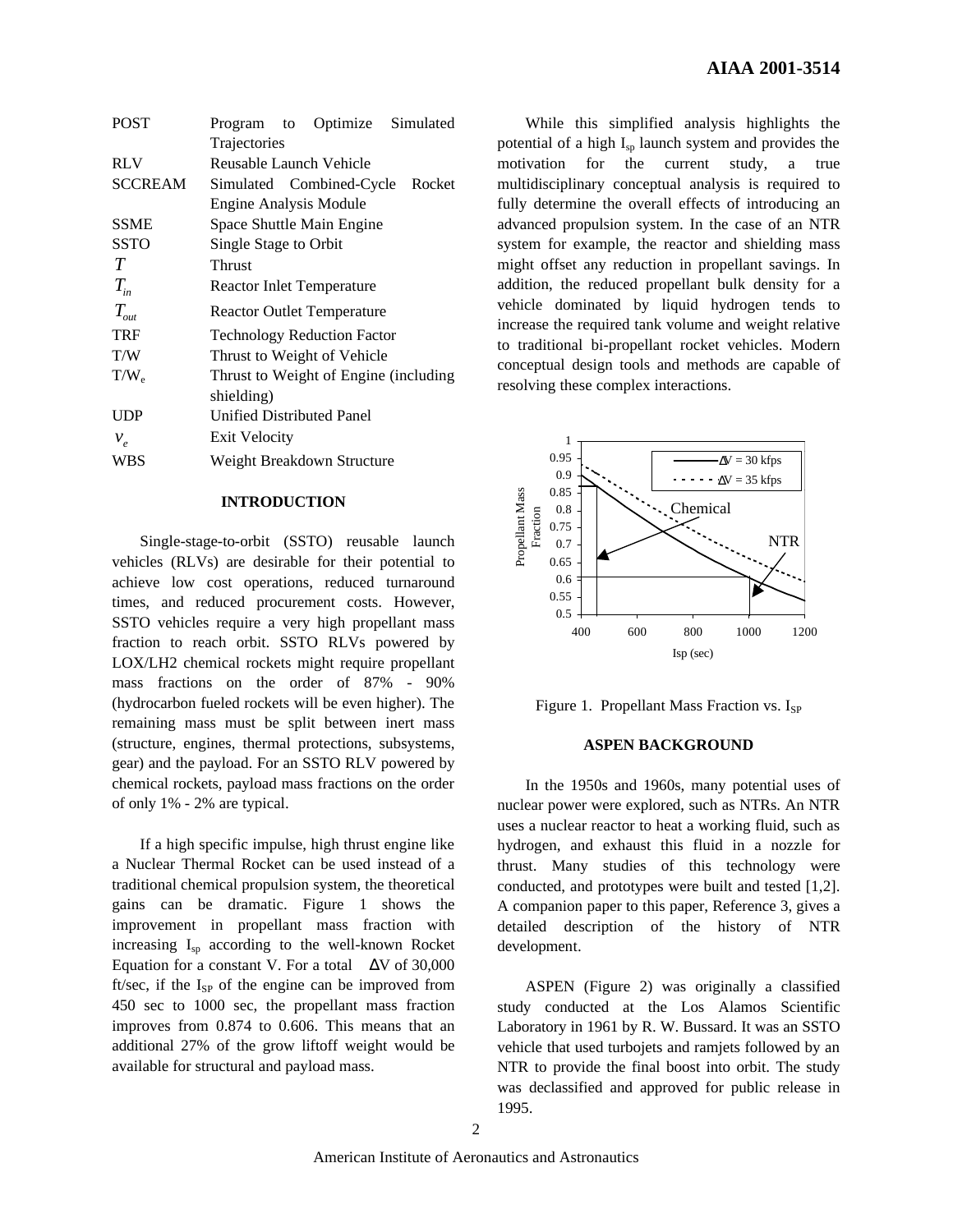

Figure 2. Original ASPEN vehicle [1]

#### ASPEN Reactor Shielding

Shielding is a major concern for nuclear reactors, and is of particular interest in aerospace applications due to the large weight. In a crewed vehicle, the radiation dose must be limited to certain levels for crew safety. Payloads may also have shielding requirements, but these are usually much less stringent and can usually be included in the payload design.

Terrestrial reactors typically completely surround the reactor with several inches of lead and other shielding materials. In order to minimize the shielding weight for space applications, it is desirable to use a shadow shield, which only shields radiation in one direction. This technique places a shield between the reactor and the crew, but does not completely surround the reactor. With this configuration, the portion of the vehicle aft of the shield would become radioactive due to the neutron flux while the reactor is at power. The effect of this on operations was not analyzed in this study.

## ASPEN Configuration

ASPEN is a traditional wing-body vehicle with a high fineness ratio. Small turbojet and ramjet inlets are integrated onto the underside of the fuselage. The NTR engines are placed on the aft base area of the fuselage. An internal payload bay is provided between large internal hydrogen (LH2) tanks. A crew cabin is placed near the nose of the vehicle. ASPEN takes off and lands horizontally on retractable landing gear.

#### ASPEN Mission

The original ASPEN vehicle used LH2 turbojets for take-off and to accelerate to Mach 2.5 at 60,000 ft. At this point, the subsonic combustion ramjet engines would accelerate it to Mach 11 at 120,000 ft. (Note: contemporary wisdom would include a switch to supersonic combustion scramjets above Mach 5 or 6. Conceptual design tools now available were not able to duplicate the ASPEN ramjet performance to Mach 11.). From Mach 11, the NTR would provide the final acceleration to put the vehicle in an orbit with perigee of 80 nmi and apogee of 300 nmi. Radiation can scatter off the atmosphere and reach the crew even if no direct path from the reactor to the crew is left unshielded. For this reason, an NTR powered vehicle should not bring the reactor up to full power until it is high in the atmosphere in order to reduce shielding requirements.

Figure 3 shows the proposed trajectory for the original ASPEN vehicle. The flight corridor shown diverging below the main corridor above 12,000 ft/sec flight speed in Figure 3 was a proposed flight corridor for a NASP-like vehicle that accelerated to orbital velocity using only air-breathing engines. As the NASP program later showed, acceleration to Mach 25 using only air-breathing propulsion is now considered highly unlikely.



Figure 3. ASPEN Flight Trajectory [1]

The I<sub>SP</sub> assumed for the original ASPEN vehicle is shown in Figure 4. The supersonic burning region shows the projected performance of a scramjet engine, but the ASPEN concept utilized subsonic combustion ramjets to Mach 11, as previously noted.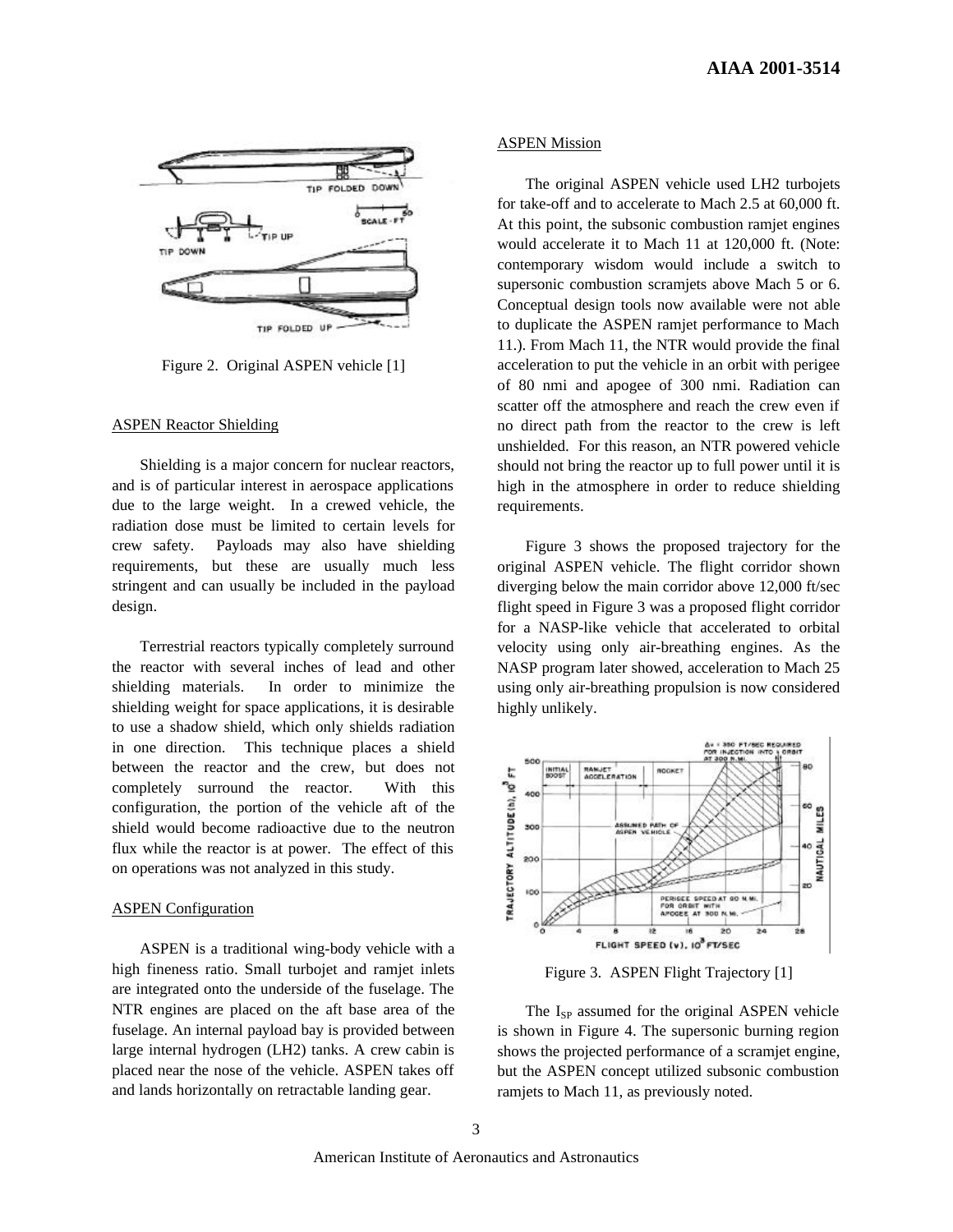

Figure 4. ASPEN I<sub>SP</sub> vs. Flight Speed [1]

The thrust-to-weight and drag-to-thrust ratios from the original analysis are shown in Figure 5. The vehicle thrust-to-weight (T/W) is 0.3 at takeoff, which equates to 150,000 lbs. of turbojet thrust. At rocket takeover, the T/W is 0.6 and the vehicle is about 82% of GLOW, which equates to about 245,000 lbs. of NTR thrust. Note that the predicted D/F of only 0.2 between Mach 6 and Mach 11 (thrust-to-drag ratio of 5) must be viewed with some degree of skepticism. Even well designed contemporary air-breathing RLV configurations are unable to achieve this level of acceleration at higher Mach numbers.



Figure 5. ASPEN Thrust-to-Weight and Drag-to-

## Thrust Ratios [1]

#### ASPEN Sizing Results

The ASPEN vehicle was designed to carry two passengers into orbit and remain in orbit for two days. The vehicle design parameters are listed in Table 1. The original payloads for the ASPEN vehicle are presented in Table 2. The vehicle was sized for a constant gross weight of 500,000 lb. The payload was

allowed to vary in order to close the vehicle. As a baseline case, an NTR  $I_{SP}$  of 800 sec was used. The report also considers an improvement in NTR  $I_{SP}$  to 1000 sec. If the air-breathing engines could be replaced with "advanced chemical engines", the orbital payload with an NTR  $I_{SP}$  of 1000 sec increases to 80,000 lbs to a 300 nmi equatorial orbit. Payload mass fractions for the original ASPEN vehicle range from 6% - 16% for an equatorial orbit. By comparison, contemporary SSTO designs using traditional chemical rockets have propellant mass fractions of only 1% - 2%.

Table 1. ASPEN Design Parameters [1]

| GLOW (lbs)           | 500,000 |
|----------------------|---------|
| Orbit Altitude (nmi) | 300     |
| Reactor Power (MW)   | 4.9     |

Table 2. ASPEN Payload Capabilities (lbs) [1]

| Destination | $NTR I_{SP}$      |                    | Advanced      |
|-------------|-------------------|--------------------|---------------|
| Orbit       | $800 \text{ sec}$ | $1000 \text{ sec}$ | Air-breathing |
| Polar       | 20,000            | 50,000             | 70,000        |
| Equatorial  | 30,000            | 60,000             | 80,000        |

## **CURRENT DESIGN PROCESS**

Given the original ASPEN configuration, mission, and payload results as a starting point, the goal of this study was to reexamine this configuration using contemporary methods and assumptions. It is recognized that the application of NTR propulsion to ETO is still not a "near-term" possibility. Therefore the technology assumptions made for this revisit are appropriate for a vehicle that would be deployed in the  $2025 - 2040$  timeframe (Gen3 or Gen4 RLV). Advanced metal matrix composites are used for the airframe and undercarriage structure. Advanced metal and ceramic materials are used for the turbojet and high-speed air-breathing engines. Liquid hydrogen propellant tanks are assumed to be constructed of lightweight graphite composites. Where needed, thermal protection materials are assumed to be highly durable ceramic tiles and blankets. Electromechanical actuators rather than hydraulics are baselined for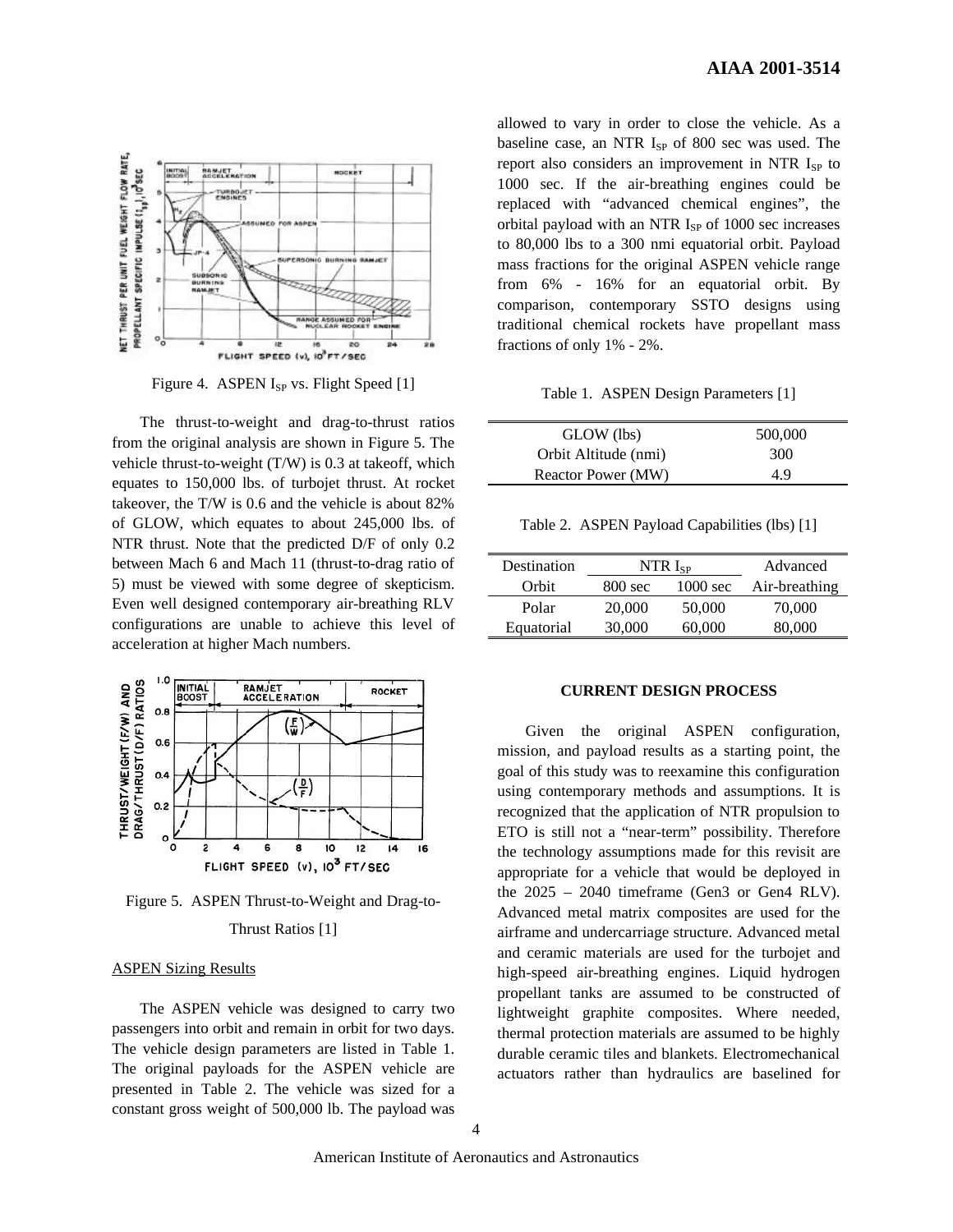surface and engine actuators. Lightweight power and other supporting subsystems are also assumed.

One of the most critical assumptions for a nuclear-based propulsion system is the installed weight of the reactor and its associated shielding. Counting reactor weight, shielding weight, nozzle skirt weight, and powerhead weight, the installed thrust-to-engine weight ratio  $(T/W_e)$  of a high power NTR is typically around  $3 - 5$ . In this revisit of ASPEN, the  $T/W_e$  of the NTR engine was allowed to vary between 5 and 30 in order to quantify the potential gains from NTR weight reduction. While the original ASPEN was sized for a 500,000 lb. gross weight, the current study considers vehicle gross weights of 500,000, 1,000,000, and 2,000,000 lbs.

#### Specific Impulse

In order to determine a reasonable vacuum  $I_{\rm{sp}}$  for the NTR, some initial baseline calculations were made. The thrust and specific impulse from an NTR is directly related to the hydrogen working fluid's total temperature after leaving the reactor/heat exchanger. For this simplified analysis, an ideal nozzle (nozzle efficiency equal to 1.0) was used. The expansion ratio (77.5) and total pressure (3100 psi) of the Space Shuttle Main Engine (SSME) were used as representative values to determine the  $I_{sp}$  for a range of total temperatures from 1000 K to 3500 K. The nozzle's exit temperature, pressure, velocity, and Mach number are easily determined using isentropic equations and assuming a calorically perfect gas [4]. The NTR vacuum thrust and  $I_{sp}$  are calculated from these values and the throat area [5]. For direct comparison to the NERVA reactors, the throat area was set to provide a vacuum thrust 200,000 lb. in each case.

The resultant curve is shown in Figure 6. Two reactor designs from the 1960s are included for comparison. The Pewee reactor operated at 2555 K and generated 514 MW, and the NERVA engine for the Rover program operated at 2360 K and generated 1556 MW [2]. An additional reactor type, the particle bed reactor, was investigated by the Timberwind (unclassified name) project, which ended in 1993. This type of reactor used ceramic pellets containing the nuclear fuel, and was designed to operate at a much higher temperature than previous NTR designs. The particle-bed reactor operated at a temperature of

3200 K and produced 1945 MW of power [5]. In order to achieve a vacuum  $I_{sp}$  of 1000 sec (equivalent to Bussard's high NTR  $I_{sp}$  setting), a reactor outlet temperature of about 3500 K is required. This is certainly challenging, even with advanced technology assumptions, but is believed to be technologically feasible in the timeframe considered. 1000 sec is therefore used for I<sub>SP</sub> in the rest of the analyses. Higher nozzle expansion ratios could also be used to help achieve this goal since the NTR is operated only above 100,000 ft.



# Figure 6. Specific Impulse vs. Reactor Outlet Temperature

#### Aerodynamics

The original ASPEN configuration was modeled in the Aerodynamic Preliminary Analysis System (APAS) to determine the lift and drag characteristics of the vehicle. In the original design, the wing tips could rotate down to a vertical position for additional stability in the hypersonic regime. This capability was not modeled in the APAS model, and the wingtips were kept horizontal for maximum lift throughout the mission.

The subsonic and low supersonic flight regimes were calculated using the Unified Distributed Panel (UDP) component of APAS. The hypersonic flight regime was calculated using the Hypersonic Arbitrary Body Program (HABP) component of APAS. The lift and drag coefficients, non-dimensionalized by the wing planform area, were tabulated as a function of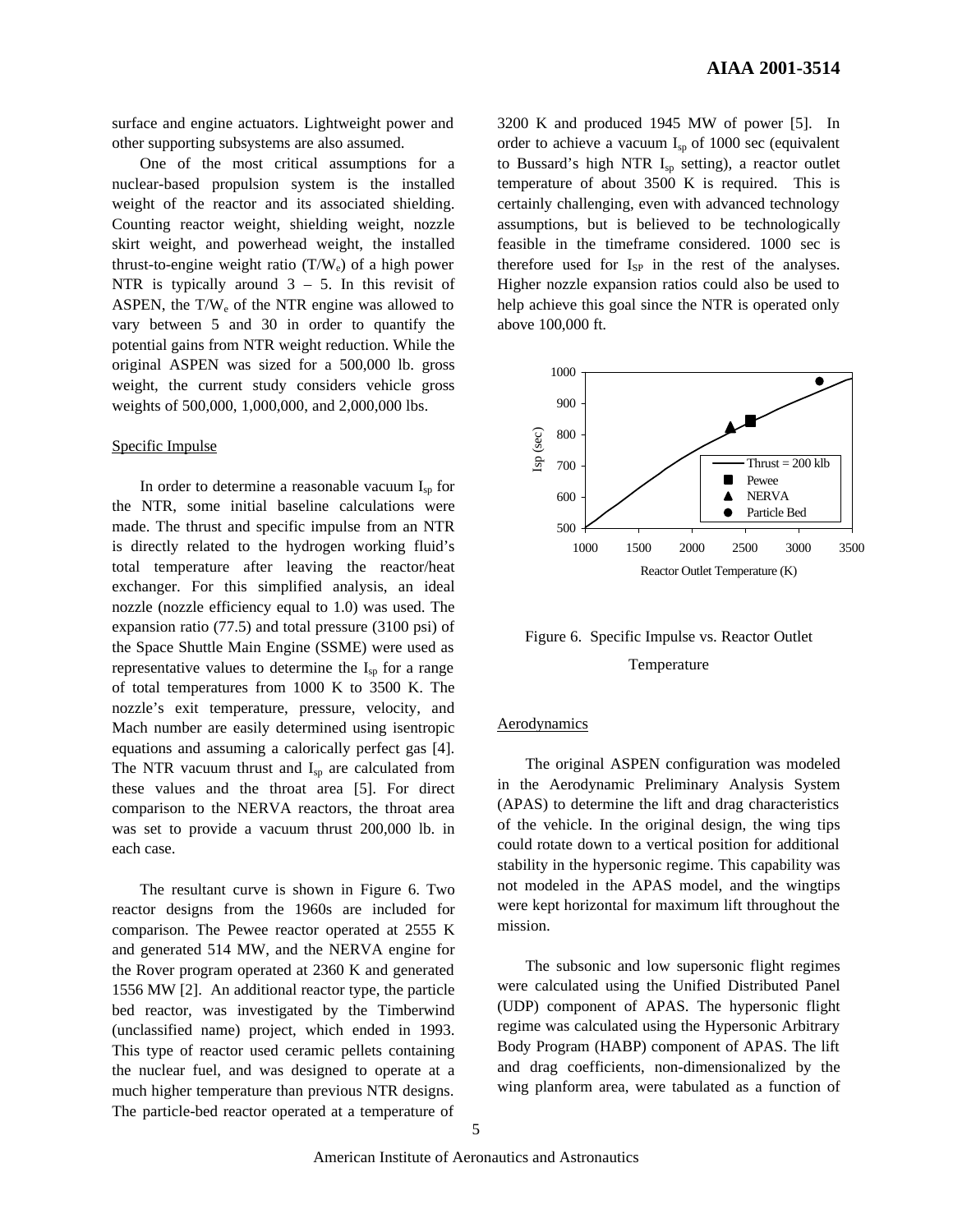altitude and Mach number, and this table was used in the subsequent trajectory analysis.

## Propulsion

Several difficulties arose in trying to duplicate the air-breathing propulsion assumptions of the original ASPEN study. Using current design tools, it was not possible to get a ramjet to produce positive thrust to Mach 11 with subsonic burning as ASPEN assumed. Another difficulty was that the initial T/W of the vehicle needed to be higher than the 0.3 value used by Bussard in order for the trajectory optimization tool to find a viable solution to get to orbit. That is, the turbojet thrust needed to be increased to get through the transonic regime and on to Mach 2.5. As a result, the takeoff T/W was increased to 0.42.

In order to effectively optimize the trajectory, the engine performance as a function of altitude and Mach number was required. The Simulated Combined-Cycle Rocket Engine Analysis Module (SCCREAM) [6], an RBCC/ramjet/scramjet conceptual design tool developed at Georgia Tech, was used to generate the high-speed air-breathing performance data used in the study. The engine setup parameters used in SCCREAM were chosen to try to closely match the ASPEN performance. Turbojet performance was estimated separately.

For the current analysis, a scramjet mode was required to reach the NTR takeover condition. Thus the engine used in the current study is a dual-mode ramjet/scramjet. The ramjet to scramjet transition occurred between Mach 6.0 and 7.0. Obvious issues related to the airframe integration of the scramjet inlets were not addressed. Thus the scramjet performance for this forebody shape is optimistic. In order to ensure the NTR did not take over below 100,000 ft. altitude, the scramjet was run to Mach 11.5 rather than Bussard's Mach 11, and the scramjet to rocket transition occurs between Mach 11.5 and 12.5.

The thrust produced by the NTR was reduced as much as possible to limit the reactor power and weight required. The trajectory analysis determined that 60% of the GLOW was the minimum value of vacuum thrust at rocket takeover that would still let the vehicle achieve orbit.

## Trajectory Analysis

The trajectory analysis consisted of using the Program to Optimize Simulated Trajectories (POST) [7] to calculate the trajectory that minimizes the fuel used to reach orbit. The basic trajectory consisted of a horizontal take-off followed by acceleration onto a dynamic pressure boundary of 1000 psf during the air-breathing modes. Once the vehicle had accelerated to Mach 11.5, the air-breathing propulsion system was shut down and the NTR took over. The notional launch site was assumed to be on the equator, and the vehicle flew due east, the same as the original ASPEN equatorial orbit analysis. Throughout the flight, the trajectory must conform to the following constraints:

- 1. The maximum dynamic pressure on the vehicle must not exceed 1200 psf.
- 2. The maximum wing normal force must not exceed two times the initial weight of the vehicle
- 3. The flight path angle, γ, at orbit insertion must equal zero.
- 4. The perigee altitude at orbit insertion must equal 50 nmi.
- 5. The apogee altitude at orbit insertion must equal 300 nmi.

The original ASPEN configuration was found to have a significantly lower thrust-to-drag ratio than that calculated by Bussard. This was due to the combined effect of a larger than expected vehicle drag and a smaller than expected air-breathing thrust. The former is the result of a relatively blunt nose and thick wings. The latter is the result of an insufficient capture area for the air-breathing engines. As a result, the performance of the original configuration was marginal at best.

To gauge the effects of drag on the vehicle, three different aerodynamic configurations were simulated. The first was the baseline case (100% drag). Two additional cases were run simply assuming some unnamed configuration modification could be used to reduce the drag of the vehicle by 15% or 25% of the original drag. For each case, the mass ratio (final mass/initial mass) was calculated.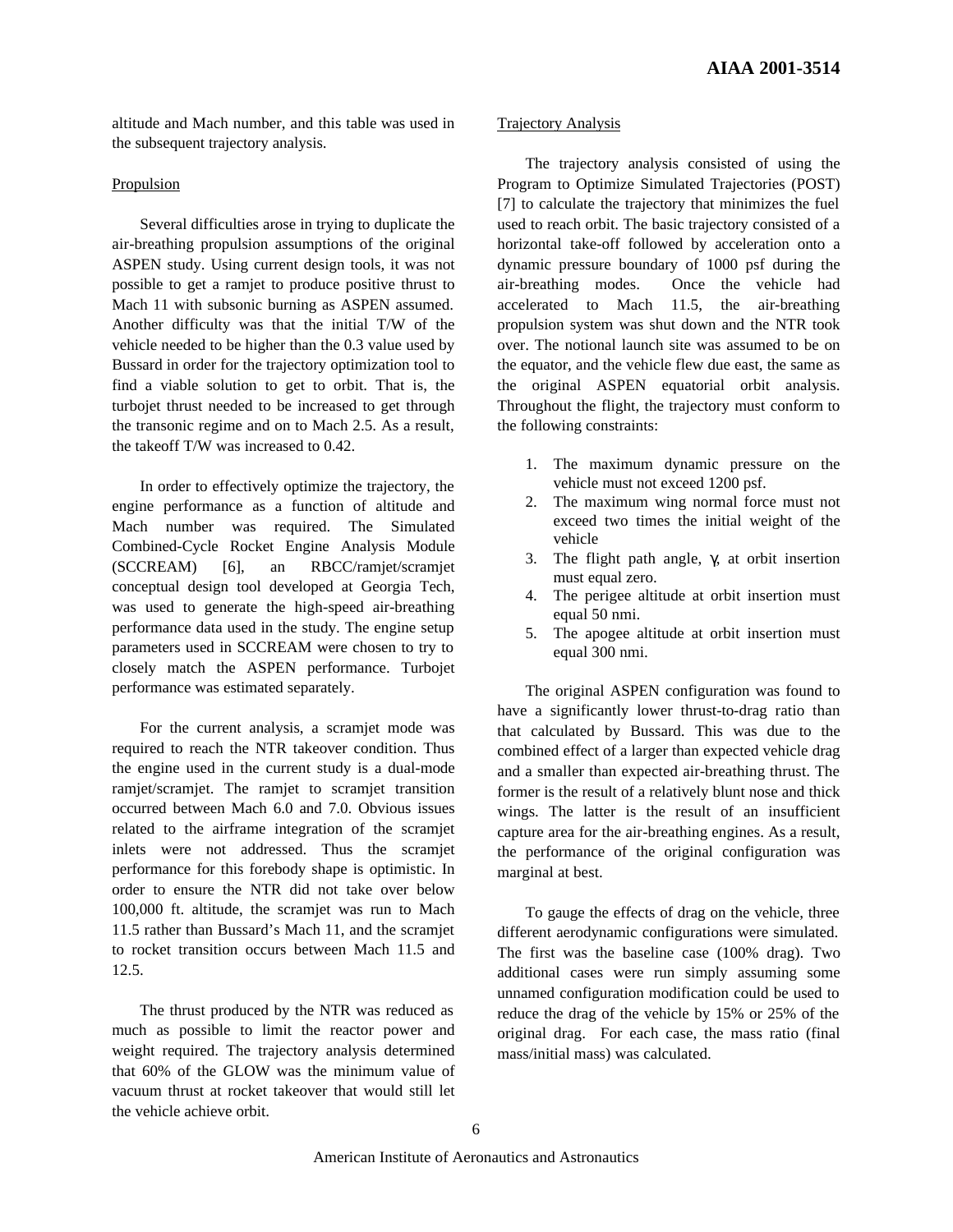Table 3. Weight Breakdown Structure in lbs for 1,000,000 lb Vehicle with NTR T/W<sup>e</sup> of 10 and 15% Drag Reduction.

| Group | Group Name                       | Weight (lbs) |
|-------|----------------------------------|--------------|
| 1.0   | Wing Group                       | 39,900       |
| 2.0   | Tail Group                       | 6,100        |
| 3.0   | <b>Body Group</b>                | 73,600       |
| 4.0   | <b>Thermal Protection</b>        | 21,000       |
| 5.0   | Landing/Takeoff Gear             | 23,900       |
| 6.0   | Propulsion (All)                 | 120,500      |
| $7.0$ | <b>RCS</b> Propulsion            | 5,300        |
| 8.0   | <b>OMS</b> Propulsion            | 0            |
| 9.0   | Primary Power                    | 800          |
| 10.0  | Electrical Conversion & Dist.    | 4,600        |
| 11.0  | Hydraulic Systems                | 0            |
| 12.0  | <b>Surface Control Actuation</b> | 1,900        |
| 13.0  | <b>Avionics</b>                  | 1,600        |
| 14.0  | <b>Environmental Control</b>     | 2,900        |
| 15.0  | Personnel Equipment              | 800          |
| 16.0  | Dry Weight Margin                | 45,400       |
|       | Dry Weight                       | 348,300      |
| 17.0  | Crew and Gear                    | 1,900        |
| 18.0  | Payload Provisions               | 0            |
| 19.0  | Cargo (up and down)              | 39,200       |
| 20.0  | <b>Residual Propellants</b>      | 3,000        |
| 21.0  | <b>RCS</b> Reserve Propellants   | 200          |
|       | <b>Landed Weight</b>             | 392,600      |
| 22.0  | <b>Entry/Landing Propellants</b> | 800          |
|       | <b>Entry Weight</b>              | 393,400      |
| 23.0  | RCS Propellants (on-orbit)       | 1,500        |
| 24.0  | Cargo Discharged                 | 0            |
| 25.0  | Ascent Reserve and Unusable      | 3,000        |
|       | Propellants                      |              |
| 26.0  | In-flight Losses and Vents       | 3,900        |
|       | <b>Insertion Weight</b>          | 401,800      |
| 27.0  | <b>Ascent Propellants</b>        | 598,200      |
|       | <b>Gross Liftoff Weight</b>      | 1,000,000    |

## Weights and Sizing

The weights and sizing analysis was conducted using Mass Estimating Relationships (MERs) based upon work done at the NASA Langley Research Center in the 1980's and 1990's on air-breathing and rocket RLVs. This MER database includes historical data from the space shuttle and high-speed aircraft as well as numerical analysis of RLV structures using finite element analysis. This database was adjusted as

necessary using Technology Reduction Factors (TRFs) to reflect the time frame for the current ASPEN study. The WBS includes a 15% weight margin to account for growth in the mass budget during detailed design of the vehicle.

The NTR thrust-to-weight  $(T/W_e)$  was treated parametrically in order to determine the required reactor size without actually designing the reactor itself. The T/W<sub>e</sub> would then drive the required reactor design. The  $T/W_e$  was set to 5, 10, 20, and 30 in this analysis. This value includes all components associated with the operation of the engine, including the weight of the required shielding and a radiator system to reject decay heat (heat generated from the decay of fission products) once in orbit. No detailed analysis of the shield mass was conducted, but it is worth noting that ASPEN (a 500,000 lb vehicle) assumed 40,000 lbs for its shadow shield.

The required mass ratio for the vehicle was determined by the trajectory optimization, and this analysis assumed that the mass ratio would remain constant as the vehicle was photographically scaled. Three vehicle sizes, 500,000 lbs, 1,000,000 lbs and 2,000,000 lbs GLOW, were investigated. The mass of the payload was allowed to be negative, if required to converge the vehicle. The WBS extended to two levels for all items, and to three levels for some. An example top-level statement for a 1,000,000 lb vehicle with a  $T/W_e$  of 10 and 15% drag reduction is given in Table 3.

## Reactor Power

A separate trade study was performed to determine the NTR thrust required at NTR takeover. A thrust value of 60% of GLOW was found to give reasonable performance results while minimizing the thrust required. Therefore, the NTR vacuum thrust was set to 60% of GLOW for all three vehicle sizes analyzed in this study. Given the required thrust, the mass flow rate through the nozzle is determined by Equation (1). The ambient pressure at 100,000 ft is very small, and the mass flow rate does not change appreciably from vacuum conditions. This study assumed that the mass flow rate through the reactor was the same as that through the nozzle. The required reactor power is based on the temperature differential across the reactor and the mass flow rate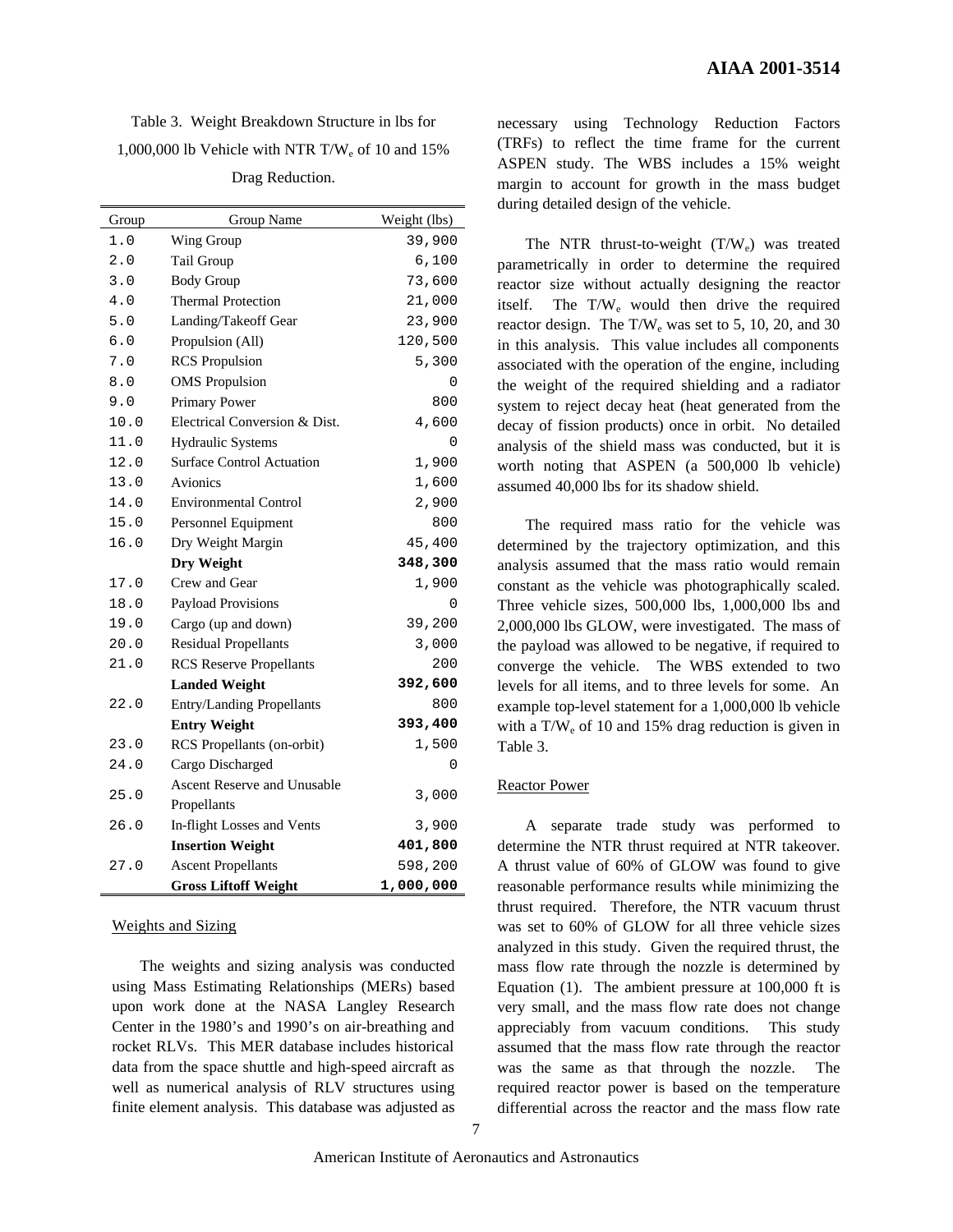as given in Equation (2). For this calculation, the specific heat was set to the average temperature in the reactor, 33.74 J/mol-K at 1850 K. The reactor inlet temperature was 200 K and the reactor outlet temperature was 3500 K.

$$
\dot{m} = \frac{T - (P_e - P_a)A_e}{v_e} \tag{1}
$$

$$
P = \dot{m}c_p(T_{out} - T_{in})
$$
 (2)

#### **RESULTS**

High drag was a major factor in the performance of the ASPEN vehicle. In order to account for the possibility of significant improvement in the design of the vehicle, drag reduction was treated parametrically. Drag values of 100%, 85%, and 75% of the original drag coefficients were used. In other words, the nominal drag case was compared to a 15% and 25% drag reduction. NTR  $T/W_e$ 's of 5, 10, 20 and 30 were used, although with current technology, a  $T/W_e$  above 10 is probably not feasible.

Table 4 lists the mass ratios determined from the trajectory analysis as well as the  $\Delta V_{total}$ , trajectoryaveraged propulsive specific impulse  $(I_{SP})$  and equivalent effective specific impulse  $(I^*)$ .  $I^*$ accumulates trajectory losses into an overall effective  $I_{SP}$ , and  $I^*$  is defined in Reference 8.

Table 4. Mass Ratio for Various Drag Configurations

|                             | Nominal | 15% Drag  | 25% Drag  |
|-----------------------------|---------|-----------|-----------|
|                             | Drag    | Reduction | Reduction |
| Mass Ratio                  | 3.115   | 2.489     | 2.374     |
| $\Delta V_{total}$ (ft/sec) | 57,600  | 43,600    | 40,200    |
| $I_{SP}$ (sec)              | 1508    | 1480      | 1440      |
| (sec)                       | 670     | 840       | 890       |

Based on the weights and sizing analysis, the payload required to achieve the proper orbit was determined and is presented in Tables 5, 6, and 7 for the 500,000 lb, 1,000,000 lb, and 2,000,000 lb GLOW vehicles, respectively. Note that in many cases the payload is a negative number. This implies that it is not possible to achieve orbit with that vehicle configuration unless the weight of the structure can be reduced beyond the assumptions made in this study.

Table 5. 500,000 lb Vehicle Payloads

| Drag      | NTR T/W   |         |          |          |
|-----------|-----------|---------|----------|----------|
| Reduction | 5         | 10      | 20       | 30       |
| Nominal   | $-100400$ | -55000  | $-32200$ | $-24600$ |
| $15\%$    | -48200    | $-2700$ | 15900    | 21900    |
| 25 %      | $-35600$  | 7900    | 25900    | 32000    |

Table 6. 1,000,000 lb Vehicle Payloads

| Drag      | NTR T/W. |        |         |       |
|-----------|----------|--------|---------|-------|
| Reduction | 5        | 10     | 20      | 30    |
| Nominal   | -143700  | -52700 | $-7200$ | -6400 |
| $15\%$    | -41600   | 39200  | 75300   | 87400 |
| 25 %      | -16900   | 58900  | 95000   | 99100 |

Table 7. 2,000,000 lb Vehicle Payloads

| Drag      | NTR T/ $W_e$ |          |        |        |
|-----------|--------------|----------|--------|--------|
| Reduction | 5            | 10       | 20     | 30     |
| Nominal   | $-223200$    | $-41400$ | 39300  | 63400  |
| $15\%$    | $-23200$     | 126100   | 198300 | 222400 |
| 25 %      | 20100        | 143500   | 220600 | 243000 |

Figure 7 shows these results for the 500,000 lb GLOW vehicle. For this vehicle, unless drag is reduced, it is not possible to develop a viable vehicle (i.e. a non-negative payload), even with the most ambitious engine thrust to weights. Vehicles with reduced drag become feasible with a  $T/W_e$  of 11 for the 15% drag reduction case and 9 for the 25% drag reduction case. ASPEN assumed a  $T/W_e$  of 25 for the engine without any shielding, plus an additional 40,000 lbs of shielding. Factoring this weight into the  $T/W<sub>e</sub>$  for comparison to the results in this paper yields a  $T/W_e$  of 4.8. With an NTR  $I_{SP}$  of 1000 sec, the ASPEN vehicle had a payload of 60,000 lb in an equatorial orbit. This point is included for reference on Figure 7.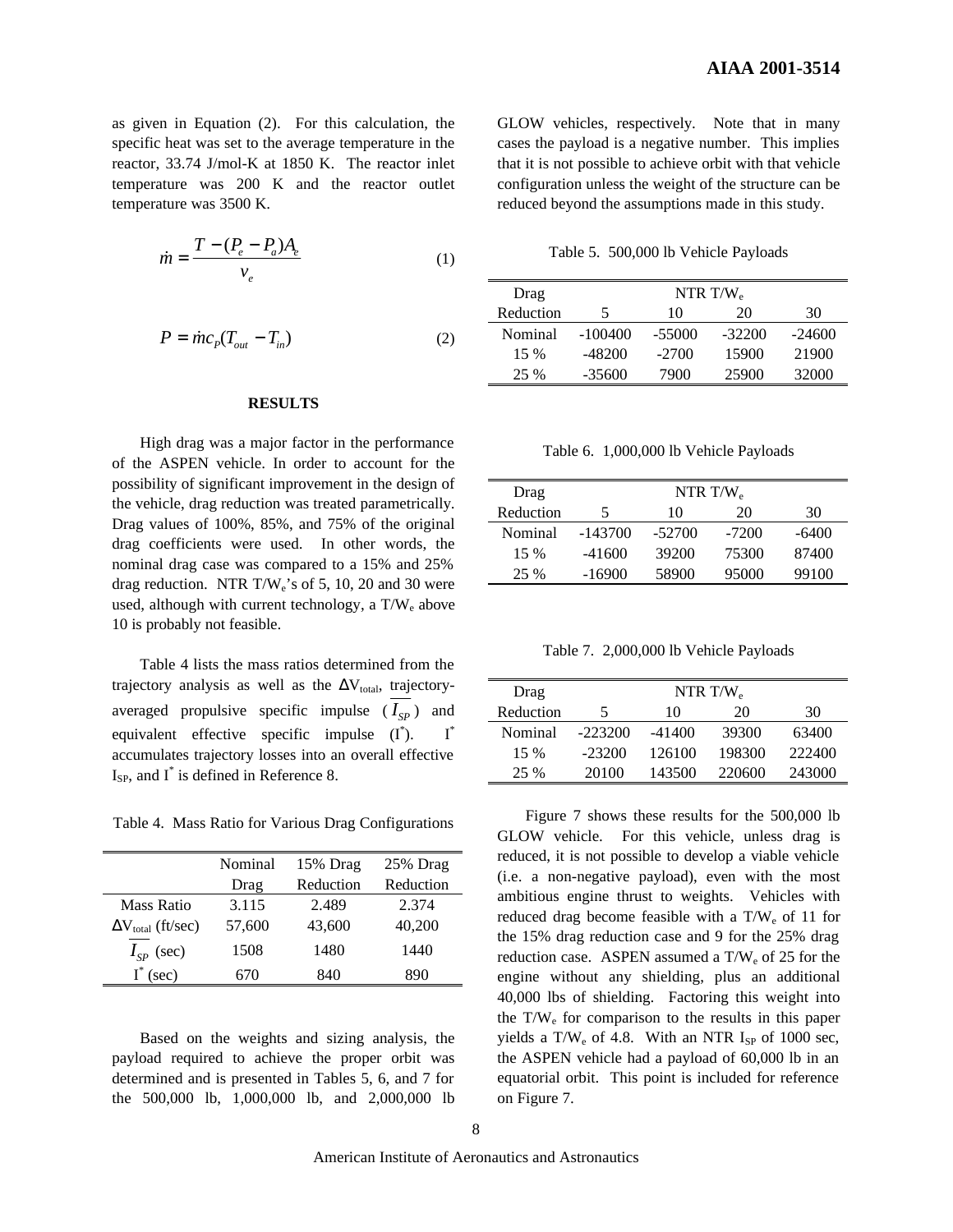

# Figure 7. Payload vs. NTR Thrust to Weight for 500,000 lb Vehicle

Figure 8 shows the results for the 1,000,000 lb GLOW vehicle. With the baseline drag, a  $T/W_e$ above 24 allows for a viable vehicle. The reduced drag cases allow for a viable vehicle with a  $T/W_e$  of 7 for the 15% drag reduction case, and 6 for the 25% drag reduction case.





## 1,000,000 lb Vehicle

Figure 9 shows the results for the 2,000,000 lb GLOW vehicle. The baseline drag case becomes viable with a  $T/W_e$  above 14. With reduced drag, this value drops to 6 for the 15% drag reduction case, and 5 for the 25% drag reduction case.



# Figure 9. Payload vs. NTR Thrust to Weight for 2,000,000 lb Vehicle

The payload mass fractions (payload weight/GLOW) for each vehicle at a  $T/W_e$  of 10 are presented in Table 8. Only the viable solutions (payload mass  $> 0$ ) are used. As the vehicle gets larger, a larger percentage of the vehicle can be payload for a given drag profile.

Table 8. Payload Mass Fractions at  $T/W_e = 10$ 

| GLOW      | Nominal | 15% Drag  | 25% Drag  |
|-----------|---------|-----------|-----------|
| (lbs)     | Drag    | Reduction | Reduction |
| 500,0000  |         |           | 0.016     |
| 1,000,000 |         | 0.039     | 0.059     |
| 2,000,000 |         | 0.063     | 0.077     |
|           |         |           |           |

The reactor power required to achieve the required thrust is shown in Table 9. It is worth noting that the highest power reactor ever operated was the Phoebus 2A, an NTR in the NERVA program tested in 1969. This reactor operated up to 4 GW, although it was designed for 5 GW [2]. Most commercial nuclear power plants operate between 2-3 GW, thermal power. The high power requirements lead to the requirement to reject a large amount of heat once in orbit due to the natural decay of fission products produced during reactor operations. The weight of the heat rejection system was not considered separately in this analysis and must be included in the  $T/W_e$ .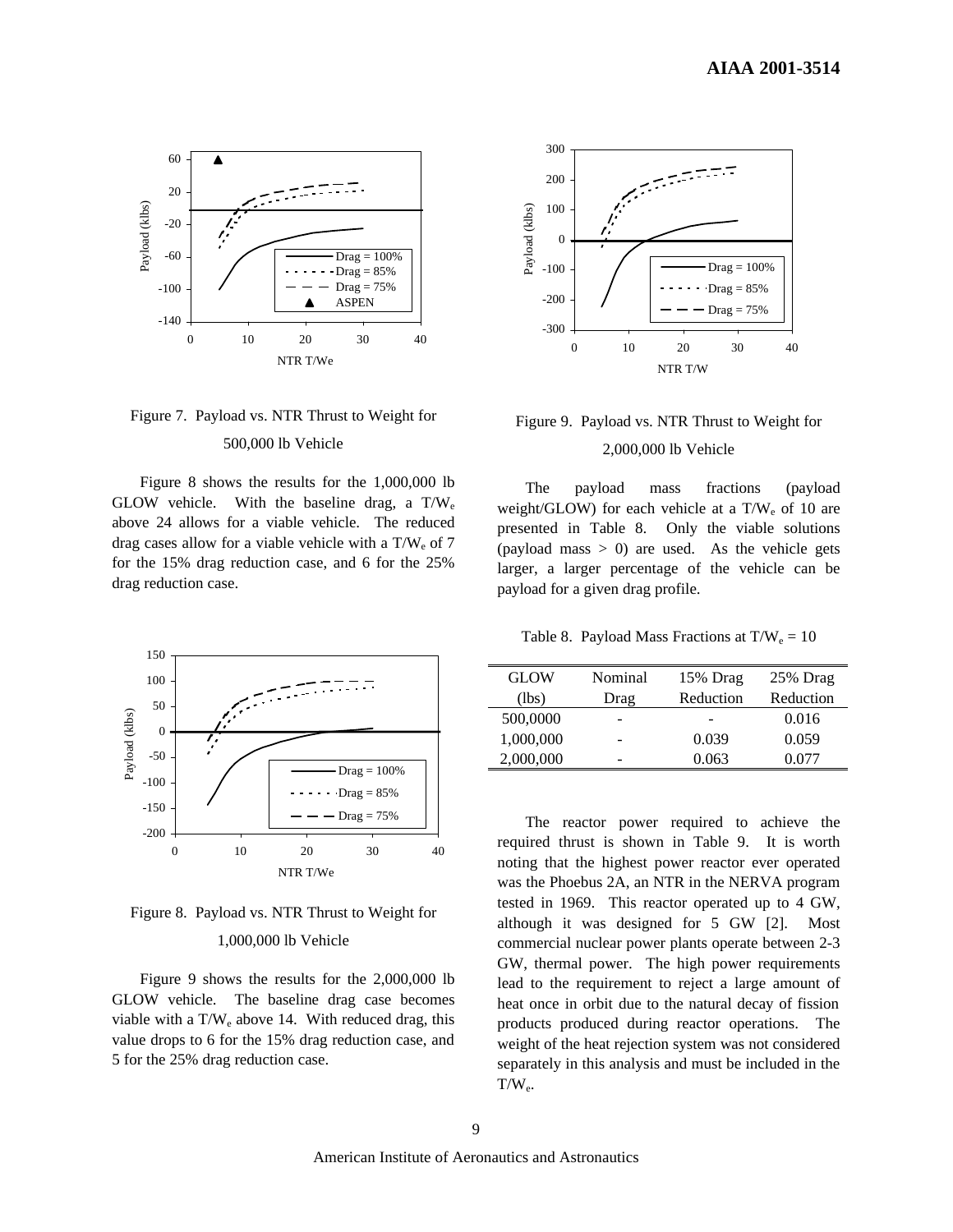Table 9. Reactor Power Requirements

| Vehicle Size (lbs) | Reactor Power (GW) |
|--------------------|--------------------|
| 500,000            | 7.5                |
| 1,000,000          | 15.1               |
| 2,000,000          | 30.2               |

Shielding calculations were not conducted for this study. The mass of the shielding must be included in the  $T/W_e$  to determine the available payload. In the original ASPEN paper, the shield for the 4.9 GW reactor was 40,000 lbs for an engine that produced 245,000 lbs of thrust. Without including the mass of the rest of the engine (estimated at 9800 Ib by Bussard), the  $T/W_e$  including shielding is at most 6.1. In order to get the  $T/W_e$  larger than this value, the shielding weight per GW must be less than that assumed in the original ASPEN study. To further complicate matters, the use of a shadow shield helps to shield the crew and payload, but provides no protection for other vehicles or the space station for rendezvous operations. In order to supply this protection, the entire core must be surrounded with shielding, although shielding requirements after shutdown are much less than while at power. Based on this, it is not likely that an engine with a  $T/W_e$ greater than 5 could be developed without a revolution in shielding materials.

#### **CONCLUSIONS**

The high T/W requirement for ETO missions leads to the difficulty in using an NTR for ETO applications. In order to reach orbit, the thrust must be a significant fraction of the GLOW of the vehicle. The power required from the reactor is set by the required thrust and temperature differential across the reactor. For a small vehicle, the payloads are too small to make the vehicle useful. For a large vehicle, the power requirement from the reactor is extremely large compared to any existing nuclear reactors.

Very aggressive assumptions were made in this analysis, such as an  $I_{SP}$  of 1000 sec, in order to see what could be accomplished at the limits of current technology. However, the technical challenges associated with developing a very high power and yet lightweight NTR system that is viable for an ETO

vehicle are beyond today's capabilities. The power required to accelerate a large launch vehicle into orbit is very high: over seven times larger than the highest powered nuclear reactor ever built for a 2,000,000 lb vehicle. Until the technology exists to eliminate or mitigate these difficulties, an NTR system does not make an attractive candidate for ETO applications.

An air-breathing vehicle that minimizes drag is very important to maximize the payload a given vehicle can get to orbit. Also, larger vehicles can bear the weight of the NTR system much better than a smaller vehicle, but this results in a higher-powered nuclear reactor.

ETO missions require a high T/W in rocket mode to reach orbit. This leads to the high reactor powers and high T/W<sub>e</sub> requirements for vehicles that can get any payloads into orbit. An in-space vehicle would not suffer from the high T/W requirement; so much lower thrust values could be used, which would lead to much lower reactor powers as well. For this reason, an NTR may provide a very attractive propulsion system for in-space vehicles.

## **ACKNOWLEDGMENTS**

This work was partially funded by the NASA MSFC Propulsion Research Center under grant NAG8-1597 to the Space Systems Design Laboratory at Georgia Tech. Mr. Garry Lyles of the Advanced Space Transportation Program office is the grant COTR. Dr. John Blevins of the NASA MSFC PRC was the study manager for this task.

The authors would also like to thank the members of the Space Systems Design Lab (SSDL) at the Georgia Institute of Technology who contributed expertise in various disciplines for this analysis.

## **REFERENCES**

- 1. Bussard R. W., "ASPEN: An Aerospace Plane with Nuclear Engines", Los Alamos Scientific Laboratory, 1961.
- 2. Angelo, Joseph A., Buden, David, Space Nuclear Power, Orbit Book Company, Inc., Malabar, FL, 1985.
- 3. Blevins, John A., Patton, Bruce, Rhys, Noah, Schmidt, George, "Limitations of Nuclear